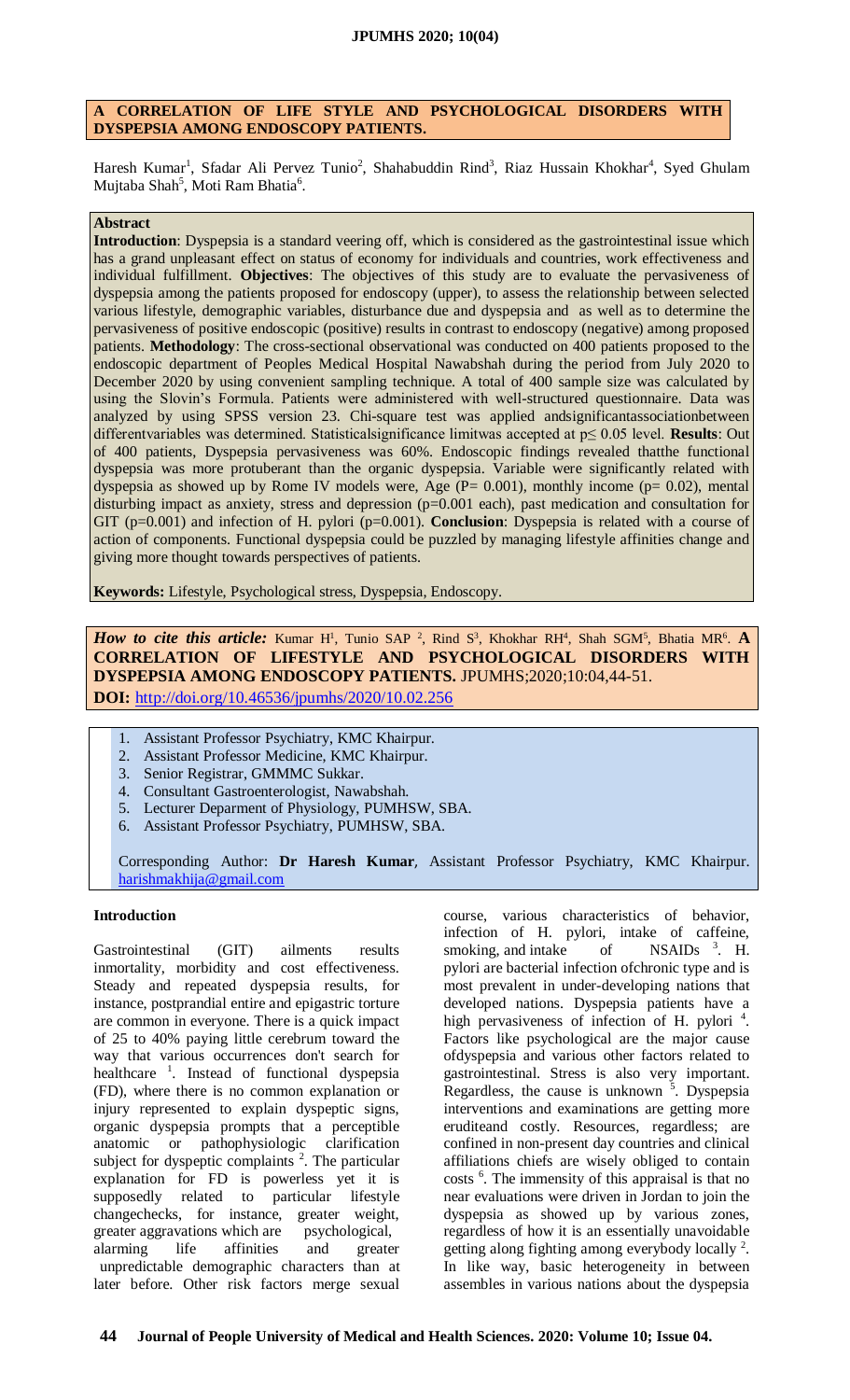and data opening was represented regarding the criticalness of pathogenesis and risk factors responsibility. Theobjectives of this study are to evaluate the pervasiveness of dyspepsia among thepatients proposed for endoscopy (upper), to assess the relationship between selected various lifestyle, demographic variables, disturbance due and dyspepsia and as well as to determine the pervasiveness of positive endoscopic (positive) results in contrast to endoscopy (negative) among proposed patients.

## **Methodology**

The cross-sectional observational was conducted on 400 patients proposed to the endoscopic department of Peoples Medical Hospital Nawabshah during the period from July 2020 to December 2020 by using convenient sampling technique. A total of 400 sample size was calculated by using the Slovin's Formula<sup>7</sup>. Patients were administered with well-structured questionnaire. Written consent was taken from the participants and preserved. By applying ROME IV diagnostic criteria<sup>8</sup> dyspepsia was assessed and by using anxiety, depression and stress scale <sup>9</sup> patient's psychological disturbances were assessed. The results of endoscopy were collected and absence or presence of organic pathology was recorded. Data was analyzed by using Statistical Package for Social Sciences (SPSS) version 23. Chi-square test was applied and significant association between different variables was determined. Statistical significance limit was accepted at  $p \le 0.05$  level.

# **Study variables**

Gastrologists performed the endoscopies and the status of H. pylori was seen by using the rapid urease test (RUT) and then were categorized into three categories in which dyspepsia is related to;

1. Normal Endoscopy: where no difficult to miss masochist exposures were observed.

2. Normalendoscopyassociated with gastropathy or inflammatory changes: Gastritiswith mucosal injury and gastropathy with inflammatory reaction  $10,11$ .

3. Abnormal endoscopy: any obvious abnormal organic presentations.

### **Inclusioncriteria**

Patients proposed for upper endoscopy with age above 15 years were included in the study. **Exclusioncriteria**

Patient under age of 15 years were excluded. Patient having the medical illness or having the heart attacks were excluded. Patients with any cancer or upper GIT cancers were excluded from the study.

#### **Results**

Socio-demographic results are mentioned in the Table 1.BMI Mean±SDis 26.5±6.9 and Median of interquartile level of Income as rupees is 400 (200). The results of endoscopyshowed 19% were normal endoscopy, whereas normal with gastropathy or changes in inflammation were 50% and 31% were withabnormal endoscopy as shown inFigure 1. Biopsies were done for H pylori during endoscopic strategy for 220 patientsamong which 132(60%) showed the positive results for H. pylori as shown in Figure  $\mathcal{L}$ 

## **Discussion**

The dyspepsia magnitude in this assessment plot that most of the picked patients for endoscopy (upper) were addressingsymptoms of dyspepsia with pervasiveness of 60%. Considering, dyspepsia sureness in the present assessment was greater than that of other generally speaking assessments, which showed a point pervasiveness from 25% to 40%. This gathering in the presentations is no inadequacy subordinate upon the assessment people, intriguing models, sociocultural issues and result definition  $12$ . Moreover, the methodology in scattering of conceivable causative portions like that of H pylori, which is by a wide margin normal in nonmodern countries or mental parts, may have an effect. Notwithstanding, the power here is considering everything, dark from that one concentrated in a close to report  $4$ . This evaluation results exhibited that utilitarian dyspepsia tended to around 66% of dyspepsia types. Concerning affinities and its relationship with dyspepsia, smoking was unimportant related with a thorough threat for dyspepsia improvement. Basically, smoking causes the complication of various GIT disorders $^{13,14}$ . This shows that atremendous for workers of healthcare to underline the centrality of finishing as a key measure of prevention appearances salvation. In current assessment, participants concerning coffee utilize had equivalent threat for dyspepsia. Regardless, coffee may complicate dyspepsia signs among some patients and, at whatever point included, should be avoided<sup>15</sup>. Alcohol accreditation participants were startlingly at greater peril for dyspepsia development. As reported byDibaise JK, et al.<sup>13</sup>, alcohol shows a colossal part in uninvestigated and functional dyspepsia.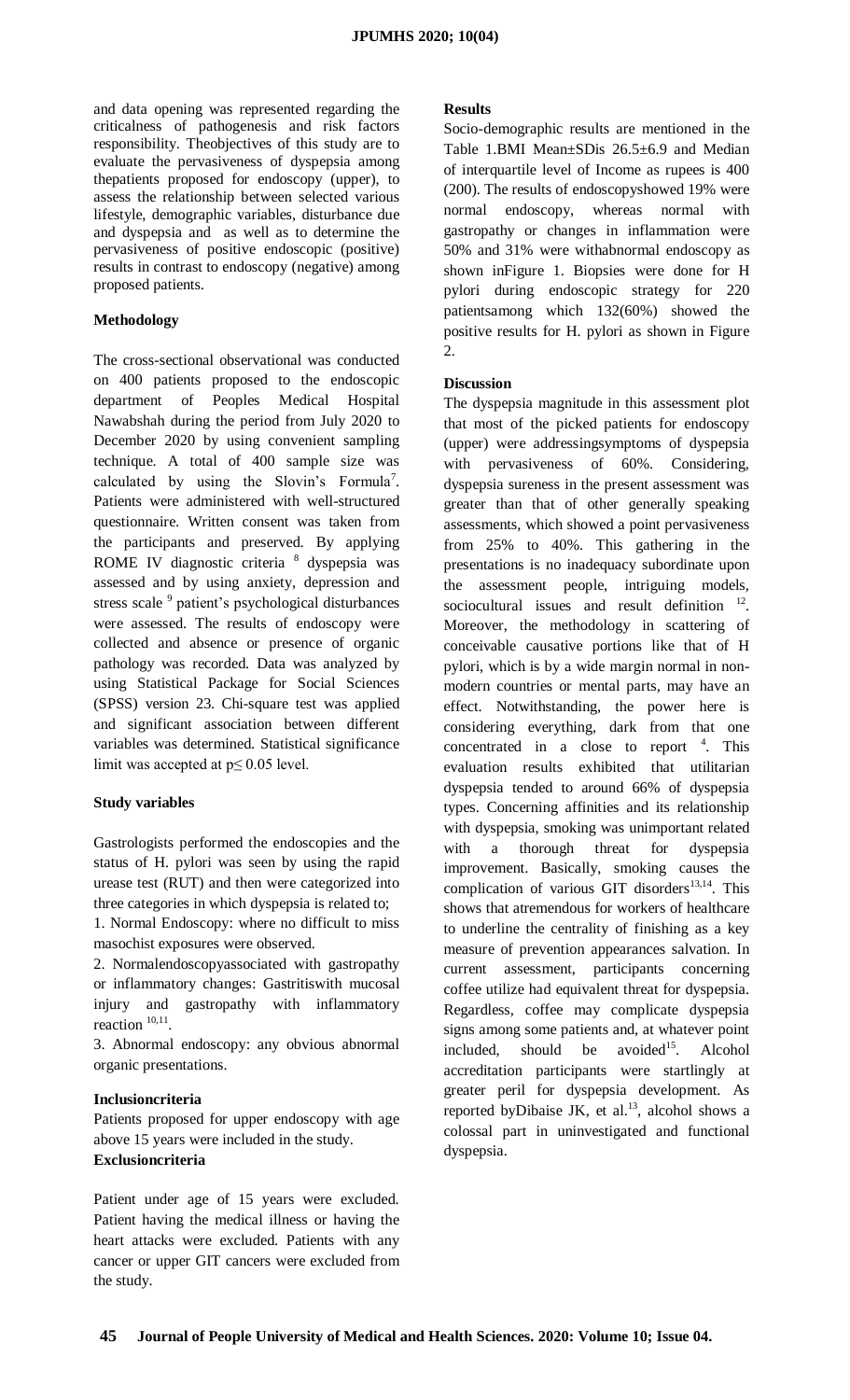# **JPUMHS 2020; 10(04)**

| <b>Variables</b>               | $\mathbf n$  | $\frac{0}{0}$ |
|--------------------------------|--------------|---------------|
| Age (year)                     |              |               |
| $15 - 40$                      | 160          | 40.0          |
| $41 - 65$                      | 178          | 44.5          |
| $>65$                          | 62           | 15.5          |
| <b>Gender/Sex</b>              |              |               |
| Male                           | 173          | 43.25         |
| Female                         | 227          | 56.75         |
| <b>BMIgroups</b>               |              |               |
| Underweight $(\leq 18.5)$      | 16           | 4.0           |
| Normal (18.50 - 24.99)         | 152          | 38.0          |
| Overweight (25.00 - 29.99)     | 132          | 33.0          |
| Obese class I (30.00 - 34.99)  | 65           | 16.25         |
| Obese class II (35.00 - 39.99) | 22           | 5.5           |
| Obese class III $(\geq 40)$    | 13           | 3.25          |
| <b>MaritalStatus</b>           |              |               |
| Married                        | 256          | 64.0          |
| Widow                          | 30           | 7.5           |
| Divorced                       | 8            | 2.0           |
| Single                         | 106          | 26.5          |
| <b>Education</b>               |              |               |
| Non-educated                   | 38           | 9.5           |
| Primary                        | 25           | 6.25          |
| SecondaryorDiploma             | 203          | 50.75         |
| University                     | 95           | 23.75         |
| Master                         | 38           | 9.5           |
| Doctorate                      | $\mathbf{1}$ | 0.25          |
| <b>Occupation</b>              |              |               |
| <b>Student</b>                 | 49           | 12.25         |
| Employed                       | 139          | 34.75         |
| Unemployed                     | 75           | 18.75         |
| House wife                     | 77           | 19.25         |
| Retired                        | 48           | 12.0          |
| Others                         | $12\,$       | 3.0           |
| <b>Incomestatus</b>            |              |               |
| Notenough                      | 127          | 31.75         |
| Accepted                       | 234          | 58.5          |
| Enough                         | 39           | 9.75          |

**Table1.**Socio-demographiccharacteristicsofthe patients (n=400)

Lifestyle of the patient was assessed which is described in the Table 2.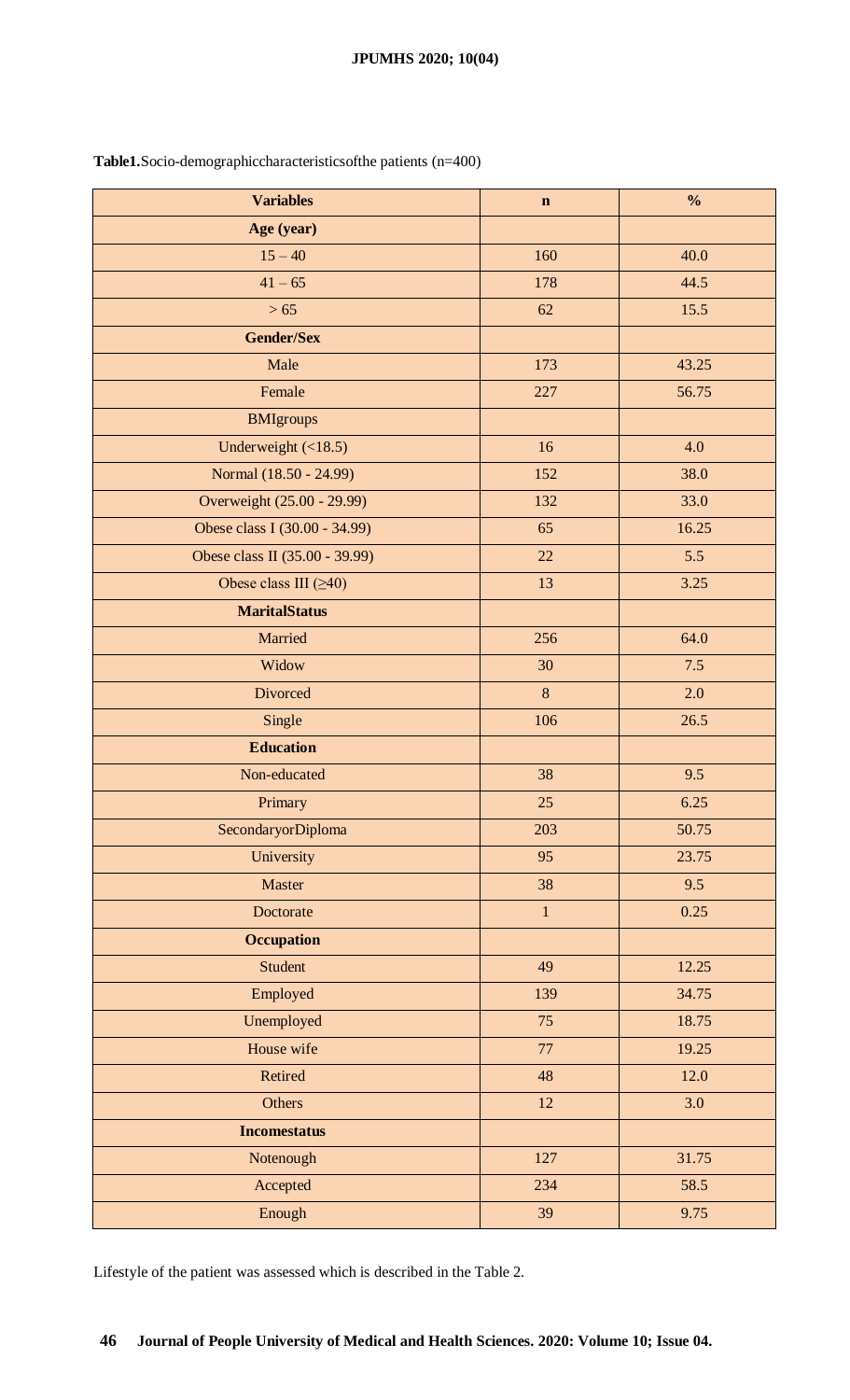**Table 2.**Patient's lifestyle (n=400)

| <b>Variable</b>             | $\mathbf n$ | $\frac{6}{6}$ |  |  |
|-----------------------------|-------------|---------------|--|--|
| <b>Smoking of Cigarette</b> |             |               |  |  |
| Yes                         | 97          | 24.25         |  |  |
| No                          | 258         | 64.5          |  |  |
| Ex (Previous smoker)        | 45          | 11.25         |  |  |
| <b>Smoking of Pipe</b>      |             |               |  |  |
| Yes                         | 37          | 9.25          |  |  |
| No                          | 329         | 82.25         |  |  |
| Ex (Previous smoker)        | 34          | 8.5           |  |  |
| <b>Exercise</b>             |             |               |  |  |
| Yes                         | 66          | 16.5          |  |  |
| No                          | 334         | 83.5          |  |  |
| <b>Alcohol</b>              |             |               |  |  |
| Yes                         | 8           | 2.0           |  |  |
| No                          | 392         | 98.0          |  |  |
| <b>Drinking of Coffee</b>   |             |               |  |  |
| Yes                         | 132         | 33.0          |  |  |
| N <sub>o</sub>              | 268         | 67.0          |  |  |
| <b>Intake of Spicy food</b> |             |               |  |  |
| Yes                         | 325         | 81.25         |  |  |
| No                          | 75          | 18.75         |  |  |

Grades of depression, anxiety and stress according to DASS scale were examined which are described in the Table 3.

**Table 3.**Grades of depression, anxiety and stressaccording to DASS scale\*( n=400)

|              |               |                          | <b>Abnormal</b> |               |                 |               |               |               |                        |                 |  |
|--------------|---------------|--------------------------|-----------------|---------------|-----------------|---------------|---------------|---------------|------------------------|-----------------|--|
| <b>Grade</b> | <b>Normal</b> |                          | <b>Mild</b>     |               | <b>Moderate</b> |               | <b>Severe</b> |               | <b>Extremelysevere</b> |                 |  |
|              | $\mathbf n$   | $\frac{0}{0}$            | $\mathbf n$     | $\frac{0}{0}$ | $\mathbf n$     | $\frac{1}{2}$ | N             | $\frac{0}{0}$ | N                      | $\frac{0}{0}$   |  |
| $Strategy$   | 195           | 48.75                    | 44              |               | 67              | 1675          | 55            | 13.75         | 30                     | Q <sub>75</sub> |  |
|              | $\sim$ $\sim$ | $\overline{\phantom{0}}$ | $\sim$          | $\sim$ $\sim$ | $\sim$ $\sim$   |               |               | $\sim$ $ -$   |                        |                 |  |
| Depression*  | 247           | 61.75                    | 49              | 12.25         | 52              | 13.0          | 24            | 6.0           | 28                     | 7.0             |  |



Figure 1. Endoscopic results in the patients of dyspepsia.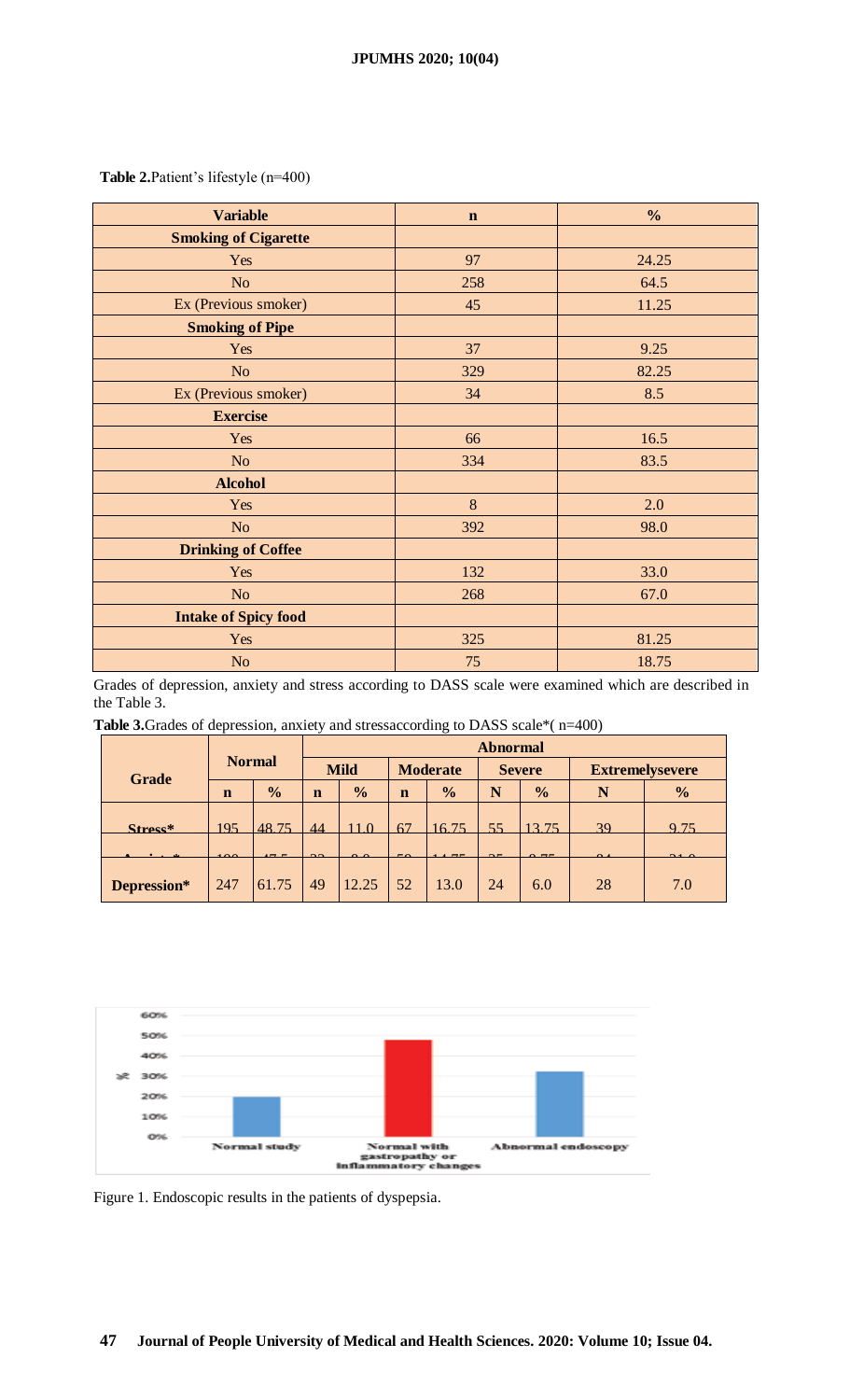

Figure 2. H. pylori in the patients (n=220, not done = 180)

Association between patient's demographic characteristics and dyspepsia is shown in Table 4.

| <b>Variable</b>  |                       | N <sub>0</sub><br>dyspepsi<br>a |               |                | <b>Dyspepsia with</b><br>normal endoscopy<br><b>Dyspepsia</b><br>associated with<br>with<br><b>Normal</b><br>gastropathy or |                              |       | <b>Dyspepsia</b><br>withabnormalendosc<br>opy | $\boldsymbol{P}$ |      |
|------------------|-----------------------|---------------------------------|---------------|----------------|-----------------------------------------------------------------------------------------------------------------------------|------------------------------|-------|-----------------------------------------------|------------------|------|
|                  |                       | $\mathbf n$                     | $\frac{0}{0}$ | $\mathbf n$    | $\frac{0}{0}$                                                                                                               | $\frac{0}{0}$<br>$\mathbf n$ |       | $\mathbf n$                                   | $\frac{0}{0}$    |      |
| Age              |                       |                                 |               |                |                                                                                                                             |                              |       |                                               |                  | 0.00 |
|                  | $15 - 40$             | 59                              | 14.7          | 19             | 4.75                                                                                                                        | 69                           | 17.25 | 16                                            | 4.0              |      |
|                  | $41 - 65$             | 79                              | 19.7          | 24             | 6.0                                                                                                                         | 38                           | 9.5   | 28                                            | 7.0              |      |
|                  | $>65$                 | 29                              | 7.25          | $\overline{7}$ | 1.75                                                                                                                        | 9                            | 2.25  | 23                                            | 5.75             |      |
| <b>Sex</b>       |                       |                                 |               |                |                                                                                                                             |                              |       |                                               |                  | 0.03 |
|                  | <b>Male</b>           | 68                              | 17.0          | 35             | 8.75                                                                                                                        | 48                           | 12.0  | 27                                            | 6.75             |      |
|                  | <b>Female</b>         | 103                             | 25.7          | 31             | 7.75                                                                                                                        | 59                           | 14.75 | 29                                            | 7.25             |      |
| <b>Obesity</b>   |                       |                                 |               |                |                                                                                                                             |                              |       |                                               |                  | 0.02 |
|                  | Yes                   | 48                              | 12.0          | 19             | 4.75                                                                                                                        | 29                           | 7.25  | 34                                            | 8.5              |      |
|                  | N <sub>0</sub>        | 106                             | 26.5          | 47             | 11.75                                                                                                                       | 78                           | 19.5  | 39                                            | 9.75             |      |
|                  | <b>Marital status</b> |                                 |               |                |                                                                                                                             |                              |       |                                               |                  | 0.02 |
|                  | <b>Married</b>        | 105                             | 26.2          | 37             | 9.25                                                                                                                        | 78                           | 19.5  | 45                                            | 11.25            |      |
|                  | Not-                  | 52                              | 13.0          | 28             | 7.0                                                                                                                         | 28                           | 7.0   | 27                                            | 6.75             |      |
| <b>Education</b> |                       |                                 |               |                |                                                                                                                             |                              |       |                                               |                  | 0.09 |
|                  | <b>Primary</b>        | 28                              | 7.0           | 26             | 6.5                                                                                                                         | 12                           | 3.0   | $\overline{7}$                                | 1.75             |      |
|                  | <b>Secondary</b>      | 135                             | 33.7          | 45             | 11.25                                                                                                                       | 99                           | 24.75 | 48                                            | 12.0             |      |
| Occupatio        |                       |                                 |               |                |                                                                                                                             |                              |       |                                               |                  | 0.04 |
|                  | <b>Student</b>        | 18                              | 4.5           | 9              | 2.25                                                                                                                        | 9                            | 2.25  | 9                                             | 2.25             |      |
|                  | <b>Employed</b>       | 57                              | 14.2          | 30             | 7.5                                                                                                                         | 38                           | 9.5   | 13                                            | 3.25             |      |
|                  | <b>Unemploy</b>       | 27                              | 6.75          | 14             | 3.5                                                                                                                         | 22                           | 5.5   | 11                                            | 2.75             |      |
|                  | <b>Housewife</b>      | 28                              | 7.0           | 11             | 2.75                                                                                                                        | <b>20</b>                    | 5.0   | <b>18</b>                                     | 4.5              |      |
|                  | <b>Retired</b>        | 23                              | 5.75          | 5              | 1.25                                                                                                                        | 7 <sup>1</sup>               | 1.75  | 18                                            | 4.5              |      |
|                  | <b>Others</b>         | $\overline{\mathbf{4}}$         | 1.0           | $\overline{2}$ | 0.5                                                                                                                         | $\overline{\mathbf{4}}$      | 1.0   | 3 <sup>1</sup>                                | 0.75             |      |
|                  | <b>Incomestatus</b>   |                                 |               |                |                                                                                                                             |                              |       |                                               |                  | 0.02 |
|                  | Not-                  | 48                              | $12.0$        | 22             | 5.5                                                                                                                         | 29                           | 7.25  | 18                                            | 4.5              |      |
|                  | <b>Accepted</b>       | 96                              | 24.0          | 29             | 7.25                                                                                                                        | 68                           | 17.0  | 38                                            | 9.5              |      |
|                  | <b>Enough</b>         | 12                              | 3.0           | 12             | 3.0                                                                                                                         | 17                           | 4.25  | 11                                            | 2.75             |      |

**Table 4.**Association between patient's demographic characteristics and dyspepsia( n=400).

Association between patient's lifestyle and dyspepsia is shown in the Table 5.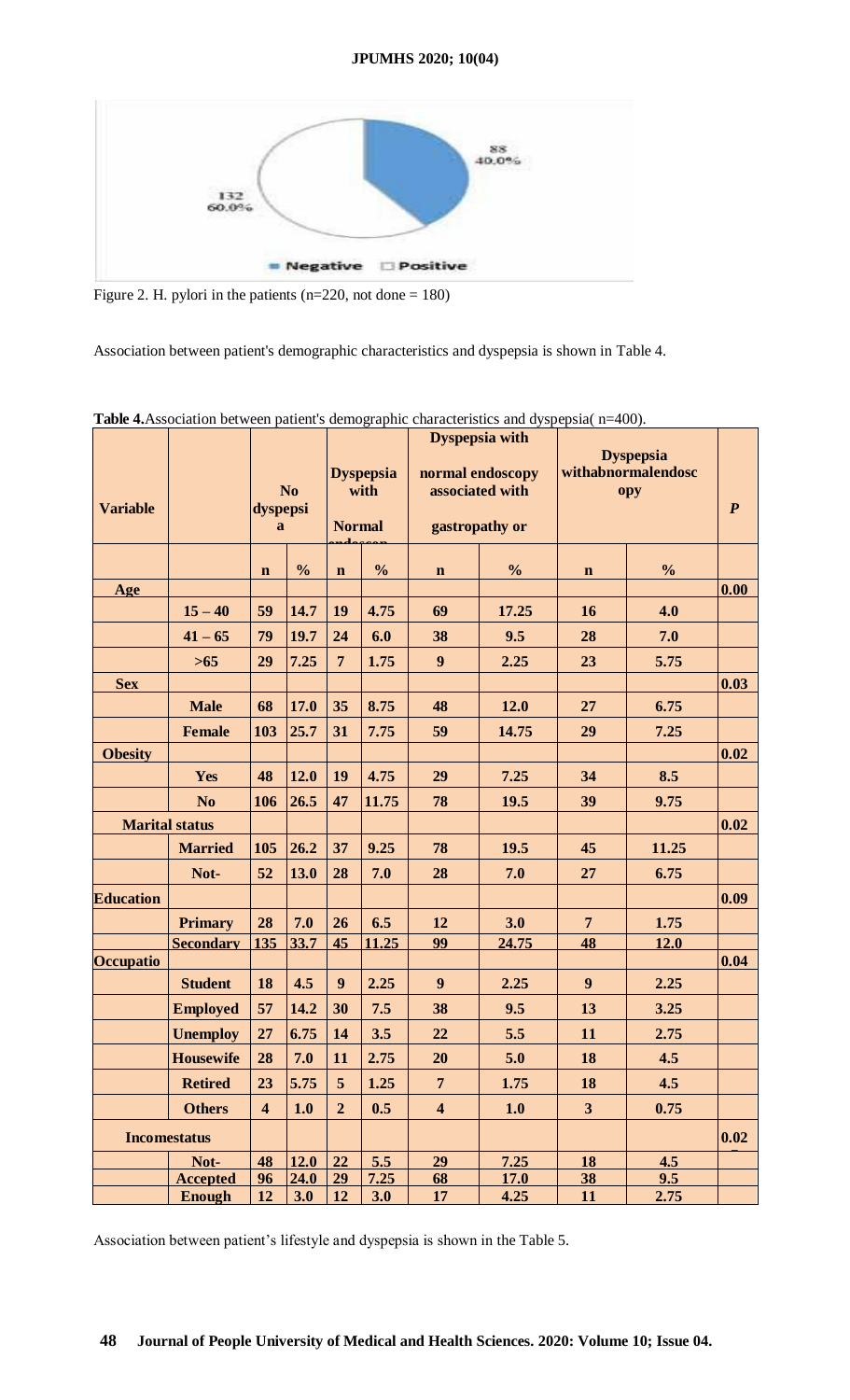# **JPUMHS 2020; 10(04)**

| Life<br>style            |                                                   |                   | N <sub>o</sub><br>dyspepsia | <b>Dyspepsia</b><br>with<br><b>Normal</b><br>endoscopy |               |                | Dyspepsia with<br>normalendoscopy<br>associated<br>withgastropathy<br>orinflammatorychanges | <b>Dyspepsia</b><br>withabnormalendoscopy | $\boldsymbol{p}$ |       |
|--------------------------|---------------------------------------------------|-------------------|-----------------------------|--------------------------------------------------------|---------------|----------------|---------------------------------------------------------------------------------------------|-------------------------------------------|------------------|-------|
|                          |                                                   | N                 | $\frac{0}{0}$               | $\mathbf n$                                            | $\frac{0}{0}$ | $\mathbf n$    | $\frac{0}{0}$                                                                               | $\mathbf n$                               | $\frac{0}{0}$    |       |
| <b>Cigarette smoking</b> |                                                   |                   |                             |                                                        |               |                |                                                                                             |                                           |                  | 0.184 |
|                          | Yes                                               | 18                | 4.5                         | 11                                                     | 2.75          | 28             | 7.0                                                                                         | 18                                        | 4.5              |       |
|                          | N <sub>0</sub>                                    | 138               | 34.5                        | 46                                                     | 11.5          | 76             | 19.0                                                                                        | 43                                        | 10.75            |       |
|                          | Ex                                                | 14                | 3.5                         | $\overline{4}$                                         | 1.0           | $\overline{2}$ | 0.5                                                                                         | $\overline{2}$                            | 0.5              |       |
| <b>Pipe smoking</b>      |                                                   |                   |                             |                                                        |               |                |                                                                                             |                                           |                  | 0.460 |
|                          | Yes                                               | 13                | 3.25                        | 6                                                      | 1.5           | 14             | 3.5                                                                                         | 6                                         | 1.5              |       |
|                          | N <sub>o</sub>                                    | 144               | 36.0                        | 58                                                     | 14.5          | 98             | 24.5                                                                                        | 52                                        | 13.0             |       |
|                          | Ex                                                | 5                 | 1.25                        | $\mathbf{0}$                                           | 0.0           | $\overline{4}$ | 1.0                                                                                         | $\boldsymbol{0}$                          | 0.0              |       |
| <b>Exercise</b>          |                                                   |                   |                             |                                                        |               |                |                                                                                             |                                           |                  | 0.127 |
|                          | Yes                                               | 45                | 11.25                       | 19                                                     | 4.75          | 27             | 6.75                                                                                        | 15                                        | 3.75             |       |
|                          | N <sub>o</sub>                                    | 113               | 28.25                       | 49                                                     | 12.25         | 88             | 22.0                                                                                        | 44                                        | 11.0             |       |
| <b>Alcohol</b>           |                                                   |                   |                             |                                                        |               |                |                                                                                             |                                           |                  | 0.421 |
|                          | Yes                                               | $\overline{2}$    | 0.5                         | $\overline{4}$                                         | 1.0           | $\overline{2}$ | 0.5                                                                                         | $\overline{2}$                            | 0.5              |       |
|                          | N <sub>0</sub>                                    | 157               | 39.25                       | 68                                                     | 17.0          | 115            | 28.75                                                                                       | 50                                        | 12.5             |       |
| <b>Coffeedrinking</b>    |                                                   |                   |                             |                                                        |               |                |                                                                                             |                                           |                  | 0.608 |
|                          | Yes                                               | 20                | 5.0                         | 58                                                     | 14.5          | 102            | 25.5                                                                                        | 58                                        | 14.5             |       |
|                          | N <sub>o</sub>                                    | 139               | 34.75                       | 9                                                      | 2.25          | 10             | 2.5                                                                                         | $\overline{4}$                            | 1.0              |       |
| <b>Spicy</b>             |                                                   |                   |                             |                                                        |               |                |                                                                                             |                                           |                  | 0.638 |
|                          | Yes                                               | 68                | 17.0                        | 28                                                     | 7.0           | 52             | 13.0                                                                                        | 22                                        | 5.5              |       |
|                          | N <sub>o</sub>                                    | 102               | 25.5                        | 29                                                     | 7.25          | 59             | 14.75                                                                                       | 40                                        | 10.0             |       |
| Fruit                    |                                                   |                   |                             |                                                        |               |                |                                                                                             |                                           |                  | 0.431 |
|                          | $<$ 5times/<br>month                              | 29                | 7.25                        | 19                                                     | 4.75          | 19             | 4.75                                                                                        | $\bf 8$                                   | 2.0              |       |
|                          | $2 -$<br>week                                     | $4_{52}$          | 13.0                        | 28                                                     | $7.0\,$       | 50             | 12.5                                                                                        | 28                                        | 7.0              |       |
|                          | One<br>time                                       | $a$ 70            | 17.5                        | 19                                                     | 4.75          | 48             | 12.0                                                                                        | 30                                        | 7.5              |       |
| <b>Vegetables intake</b> |                                                   |                   |                             |                                                        |               |                |                                                                                             |                                           |                  | 0.257 |
|                          | $<$ 5times $/$<br>month                           | 23                | 5.75                        | 9                                                      | 2.25          | 22             | 5.5                                                                                         | 10                                        | 2.5              |       |
|                          | 2<br>week                                         | 78                | 19.5                        | 40                                                     | 10.0          | 38             | 9.5                                                                                         | 20                                        | 5.0              |       |
|                          | One<br>time                                       | $a \overline{68}$ | 17.0                        | 19                                                     | 4.75          | 48             | 12.0                                                                                        | 25                                        | 6.25             |       |
| <b>Fast food intake</b>  |                                                   |                   |                             |                                                        |               |                |                                                                                             |                                           |                  | 0.507 |
|                          | $<$ 5times $/$<br>month                           | 135               | 33.75                       | 49                                                     | 12.25         | 88             | 22.0                                                                                        | 50                                        | 12.5             |       |
|                          | $\overline{\mathbf{A}}$<br>$\overline{2}$<br>week | 16                | 4.0                         | 9                                                      | 2.25          | 20             | 5.0                                                                                         | 9                                         | 2.25             |       |
|                          | One<br>time<br>a <sub>l</sub>                     | $\sqrt{5}$        | 1.25                        | $\boldsymbol{6}$                                       | $1.5$         | $\overline{9}$ | 2.25                                                                                        | $\overline{4}$                            | $1.0\,$          |       |

**Table 5.**Association between patient's lifestyle and dyspepsia( n=400).

Association between H. pylori and dyspepsia shown in Table 6.

**Table 6.**Association between H. pylori and dyspepsia (n=220).

| <b>Variable</b>          | No dyspepsia Dyspepsia<br>withNormal<br>endoscopy |               |             |               | <b>Dyspepsia with normal</b><br>endoscopy associated<br><b>With gastropathy or</b><br><i>inflammatorychanges</i> | <b>Dyspepsia</b><br>withabnorm<br>alendoscopy | $\boldsymbol{p}$ |               |         |
|--------------------------|---------------------------------------------------|---------------|-------------|---------------|------------------------------------------------------------------------------------------------------------------|-----------------------------------------------|------------------|---------------|---------|
| $U$ <sub>ny</sub> $ln n$ | $\mathbf n$                                       | $\frac{1}{2}$ | $\mathbf n$ | $\frac{0}{0}$ | $\mathbf n$                                                                                                      | $\frac{0}{0}$                                 | $\mathbf n$      | $\frac{1}{2}$ |         |
| Yes                      | 48                                                | 21.81         | 6           | 2.72          | 58                                                                                                               | 26.36                                         | 15               | 6.81          |         |
| N <sub>o</sub>           | 61                                                | 27.2          | 14          | 6.36          | 10                                                                                                               | 4.54                                          |                  | 3.63          | < 0.001 |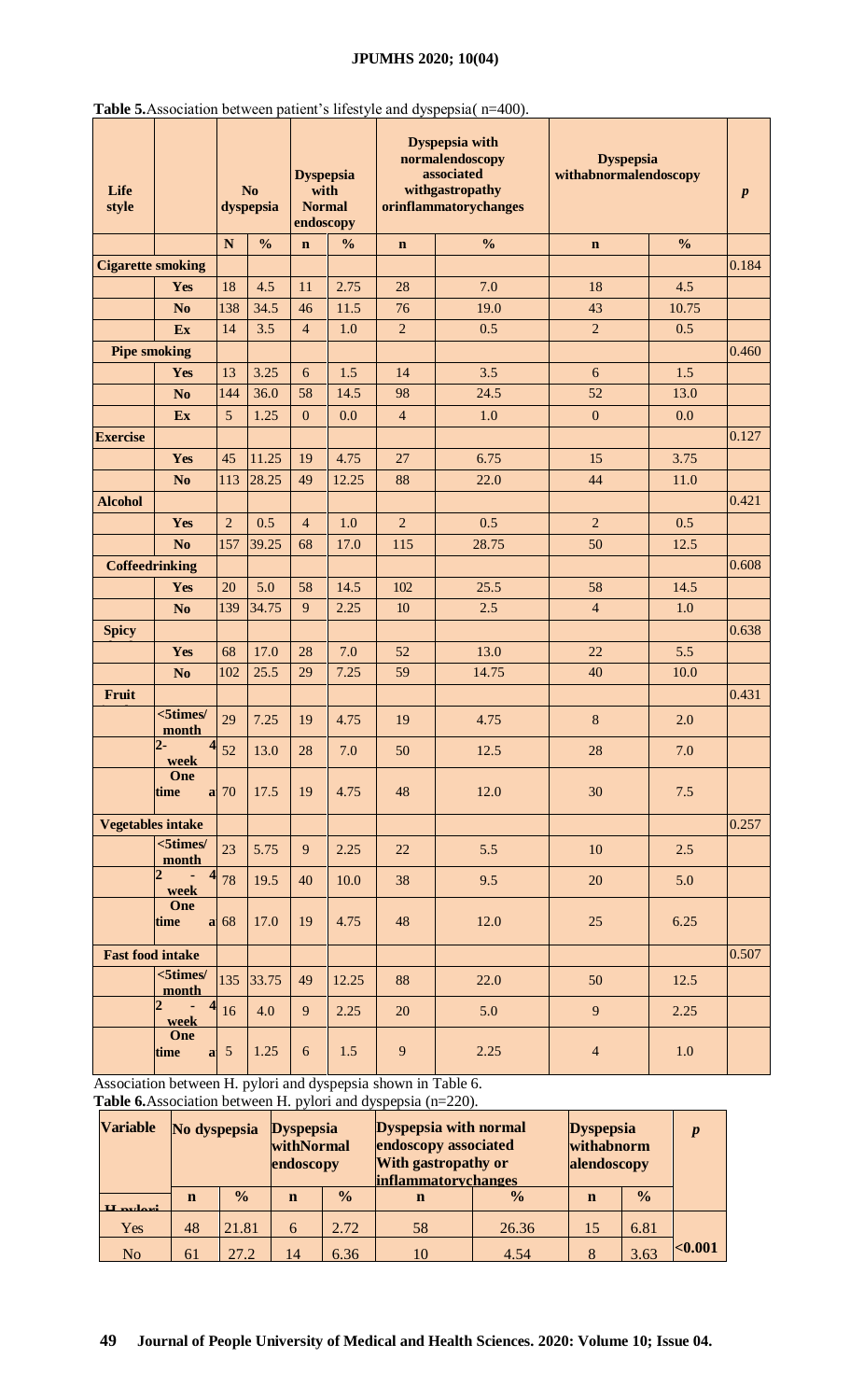# **JPUMHS 2020; 10(04)**

| <b>Variables</b>           |                | No<br>dyspepsia | <b>Dyspepsia with</b><br><b>Normal</b><br>endoscopy |               | <b>Dyspepsia with</b><br>normal endoscopy<br>associated<br>withgastropathy<br><u>orinflammatorycha</u> | <b>Dyspepsi</b><br>$\mathbf{a}$<br>withabno<br>rmalendo | $\boldsymbol{p}$ |               |         |
|----------------------------|----------------|-----------------|-----------------------------------------------------|---------------|--------------------------------------------------------------------------------------------------------|---------------------------------------------------------|------------------|---------------|---------|
|                            | $\mathbf n$    | $\frac{0}{0}$   | $\mathbf n$                                         | $\frac{0}{0}$ | $\mathbf{n}$                                                                                           | $\frac{0}{0}$                                           | N                | $\frac{0}{0}$ |         |
| <b>Stress grade</b>        |                |                 |                                                     |               |                                                                                                        |                                                         |                  |               | $0.001$ |
| Normal                     | 118            | 29.5            | 13                                                  | 3.25          | 39                                                                                                     | 9.75                                                    | 20               | 5.0           |         |
| Mild                       | 19             | 4.75            | $\overline{7}$                                      | 1.75          | 8                                                                                                      | 2.0                                                     | 9                | 2.25          |         |
| Moderate                   | 17             | 4.25            | 16                                                  | 4.0           | 22                                                                                                     | 5.5                                                     | 10               | 2.5           |         |
| Severe                     | 9              | 2.25            | 12                                                  | 3.0           | 32                                                                                                     | 8.0                                                     | 9                | 2.25          |         |
| Extremel<br>vsevere        | $\overline{2}$ | 0.5             | 10                                                  | 2.5           | 18                                                                                                     | 4.5                                                     | 10               | 2.5           |         |
| <b>Anxiety grade</b>       |                |                 |                                                     |               |                                                                                                        |                                                         |                  |               | $0.001$ |
| Normal                     | 123            | 30.75           | 18                                                  | 4.5           | 28                                                                                                     | 7.0                                                     | 20               | 5.0           |         |
| Mild                       | 8              | 2.0             | 6                                                   | 1.5           | 9                                                                                                      | 2.25                                                    | 6                | 1.5           |         |
| Moderate                   | 18             | 4.5             | 13                                                  | 3.25          | 21                                                                                                     | 5.25                                                    | 11               | 12.3          |         |
| Severe                     | 6              | 1.5             | 8                                                   | 2.0           | 18                                                                                                     | 4.5                                                     | 9                | 2.75          |         |
| <b>Extremel</b><br>ysevere | $\overline{4}$ | 1.0             | 22                                                  | 5.5           | 40                                                                                                     | 10.0                                                    | 12               | 3.0           |         |
| Depression<br><b>Grade</b> |                |                 |                                                     |               |                                                                                                        |                                                         |                  |               | $0.001$ |
| Normal                     | 135            | 33.75           | 18                                                  | 4.5           | 38                                                                                                     | 9.5                                                     | 20               | 5.0           |         |
| Mild                       | 20             | 5.0             | 9                                                   | 2.25          | 21                                                                                                     | 5.25                                                    | 12               | 3.0           |         |
| Moderate                   | 10             | 2.5             | 18                                                  | 4.5           | 23                                                                                                     | 5.75                                                    | 10               | 2.5           |         |
| Severe                     | $\overline{2}$ | 0.5             | 9                                                   | 2.25          | 16                                                                                                     | 4.0                                                     | $\overline{4}$   | 1.0           |         |
| <b>Extremel</b><br>ysevere | $\overline{2}$ | 0.5             | 11                                                  | 2.75          | 12                                                                                                     | 3.0                                                     | 10               | 2.5           |         |

Association between psychological disturbance and dyspepsia is shown in Table 7. **Table 7.**Association between psychological disturbance and dyspepsia (n=400).

Concerning H. pylori, by a wide edge a huge part of individuals who were examined represented to have positive results of H. pylori. Plainly the pervasiveness of H. pylori everything considered higher probability of showing dyspepsia (functional) utmost by and largegastropathy or changes in inflammation among participants. In this manner, H. pylori can be pursued for initialsymptoms of dyspepticprior the obvious GI endoscopy (upper) proposal.

Further, according to this assessment by a wide edge a large portion of dyspeptic patients were from a general point of view more associated with, tense or debilitate than non-dyspeptic patients. This appraisal exposures recommend that specific issues like psychological among dyspepsia patients who were proposed for GI endoscopy (upper) are exceptional in this present condition as there can be a strong relationship of mental ghastliness along with dyspepsia. Over the long haul, these results show that in dyspepsia patient's stress was generally present. It is indicated that patients with dyspepsia (functional) revelations after endoscopy have strong relationship with stress and morbidity of

psychiatry, for instance, depression and anxiety. These findings were similar with other findings 16,17 .

# **Conclusions**

The evaluated level of relationship among risk factors and dyspepsia, including lifestyle disturbances and disorders of psychology, remained in synchronization with numerous dissipated assessments from numerous otherrepublics. Utmostof the dyspepsia circumstanceswould have stayed distributed as functional and do not require any treatment except infectionof H. pylori that is basically most prevalent in this world.

Disclosures in this, and other indistinguishable assessments, are admirable markers for getting specialists seek after a moderate methodology, with vigilant history-taking, clinical evaluation and examination, instead of proposing most of the patients to experience endoscopies, near if there are convincing symptoms.

# **Recommendations**

After perception of the insistence of numerousdyspepsia types, and planning reasonable modalities of fitting association, is